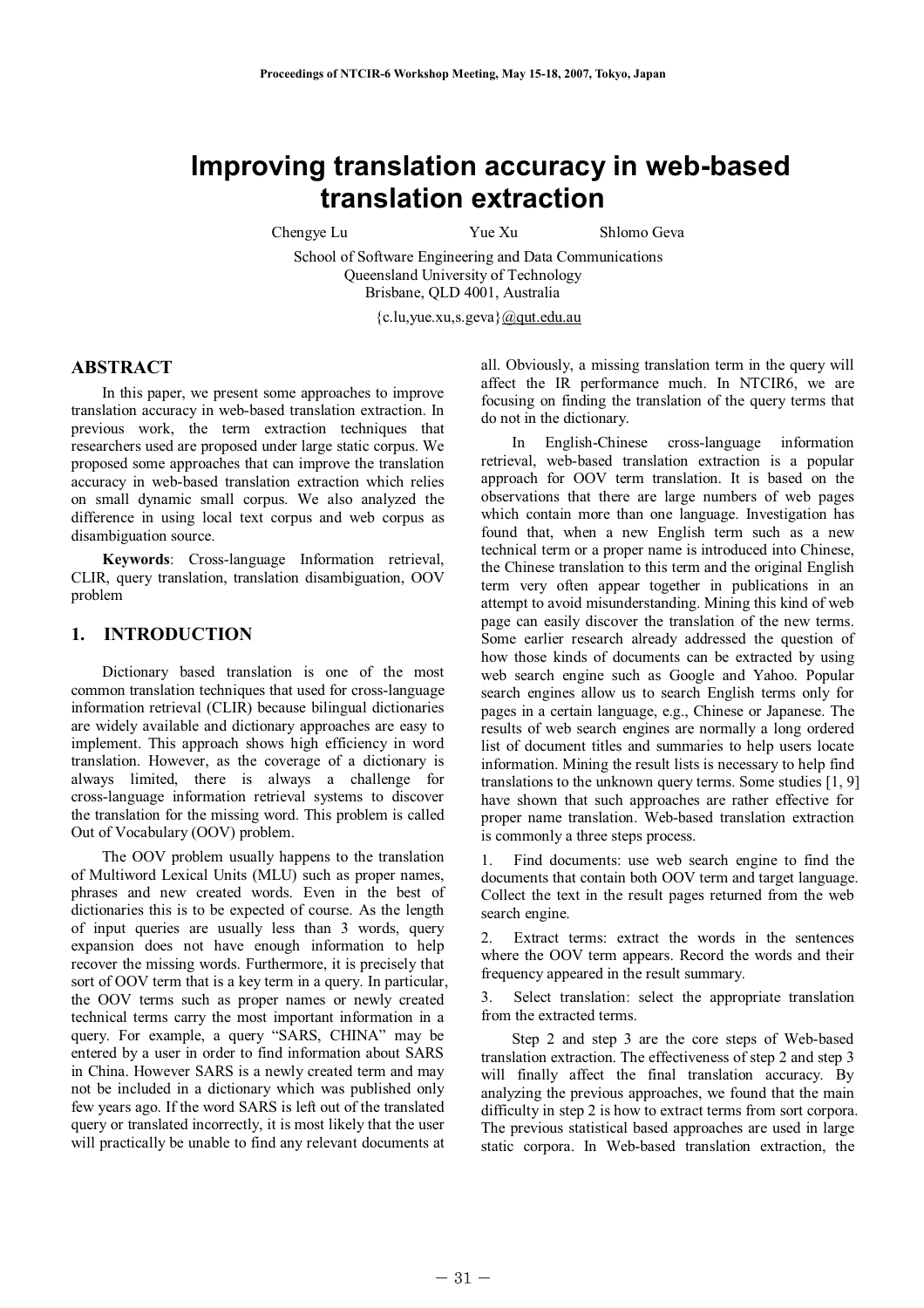corpora are search result summaries returned from search engine. The size of corpora is usually much smaller and is always dynamic. Therefore, the performance of term extraction is not always satisfactory. In the translation selection stage, the translation is usually selected by the highest rank. And the rank of a word is based on the calculation on word frequency and word length (Chen [1], Zhang [9]). Correct translation does not always have the highest frequency even thought it very often has a higher frequency. Therefore we argue that the correct translation is not necessarily the term with the highest rank.

#### **2. System outline**

In NTCIR6, our aim is to improve the translation accuracy of web-based translation extraction. We suggested several ideas using in step 2 and step 3 to improve the translation accuracy.

### **2.1 Term extraction in Chinese text**

Extracting terms from Chinese text is more difficult than extracting terms from English text. For Chinese text, a word consisting of several characters is not explicitly delimited since Chinese text contains sequences of Chinese characters without spaces between them. Chinese word segmentation is the process of marking word boundaries. The Chinese word segmentation is actually similar to the extraction of MLUs in English documents since the MLU extraction in English documents also needs to mark the lexicon boundaries between MLUs. Therefore, term extraction in Chinese documents can be considered as Chinese word segmentation. Many existing systems use lexical based or dictionary based segmenters to determine word boundaries in Chinese text. However, in the case of Web-based translation extraction, as an OOV term is an unknown term to the system, these kinds of segmenters usually cannot correctly identify the OOV terms in the sentence. Incorrect segmentation may break a term into two or more words. Therefore, the translation of an OOV term cannot be found in a later process. Some researchers suggested approaches that are based on co-occurrence statistics model for Chinese word segmentation to avoid this problem [1, 3, 4, 5, 6, 9].

#### **2.2 Frequency Change Measurement**

Local maxima based approaches use string frequencies in the calculation of  $\frac{1}{\sqrt{2}} \sum_{n=1}^{n-1}$  $-1\sum_{i=1}^{l} J\left(W_1...W_i\right)J\left(W_{i+1}\right)$ 1  $-\sum_{i=1} f(w_1...w_i) f(w_{i+1}...w_n)$ 1 *<sup>n</sup> i*  $\frac{1}{n-1} \sum_{i=1}^{n} f(w_1...w_i) f(w_{i+1}...w_n)$ . In

a small corpus, the frequency of a string becomes very low which makes the calculation of string frequencies less meaningful. Local Maxima based approaches are not effective in a small corpus. According to our analyzing to small Chinese corpus, we found that while the frequencies of strings are low, Chinese characters still have a relatively high value. Therefore, we modify the local maxima based approaches into

$$
R(s) = \frac{f(s)}{\sigma} = \frac{f(s)}{\sqrt{\frac{1}{n} \sum_{i=1}^{n} (x_i - \bar{x})^2}}
$$
 (1)

Where, s is a Chinese sequence; *f(s)* is the frequency of s in the corpus.  $x_i$  is the frequency of the  $i_{\text{th}}$  Chinese character in the Chinese sequence and  $\bar{x}$  is the average frequency of all the characters in the sequence

Let S be a Chinese sequence with n characters, S' is a substring of S with length n-1. If S is an MLU, we will have  $f(S) \approx f(S')$ . As S is an MLU, the longer is S, the smaller the average mean square error. We should have  $\sigma$  $<$   $\sigma$  '. As a result we will have *R(S)*>*R(S')*. In another case where S' is a substring of S and S' is an MLU while S is not. In other words, S has an additional character to an MLU. In this case, we will have  $f(S) < f(S')$   $\sigma >$  $\sigma$  '.Therefore,  $R(S) \leq R(S')$ . In summary, if the Chinese string has higher R value, it is likely to be a Chinese MLU.

#### **2.3 Term Extraction Strategy**

Some Chinese terms consist of several small terms. For example, the Chinese term "天安門廣場"(Tiananmen Square) consists of two terms "天安門" (Tiananmen) and "廣場" (Square). The term extraction process should be able to extract not only the longest term but also the small terms. If we only keep the longest term, when we are looking for the translation of the sort term, we will not find it for the extracted term list. In this case, we suggest the following term extraction strategy:

#### **Algorithm BUTE-M(***s***)**

Input:  $s=a_1a_2...a_n$  is a Chinese sentence with n Chinese characters, output: M, a set of MLUs

- [1] Check each character in *s*, if it is a stop character such as  …, remove it from *s*. After removing all stop characters, s becomes  $a_1 a_2 \dots a_m$ m≤n.
- [2] Let  $b=1$ ,  $e=1$ , First-term = true, and M= $\phi$
- [3] Let  $t_1 = a_b a_2 ... a_{e_1} t_2 = a_b a_2 ... a_{(e+1)}$ . If  $R(t_1) >> R(t_2)$ ,

then M:=M $\cup$ {t<sub>1</sub>}

If First-term  $=$  true

then first-position:= e and First-term:= false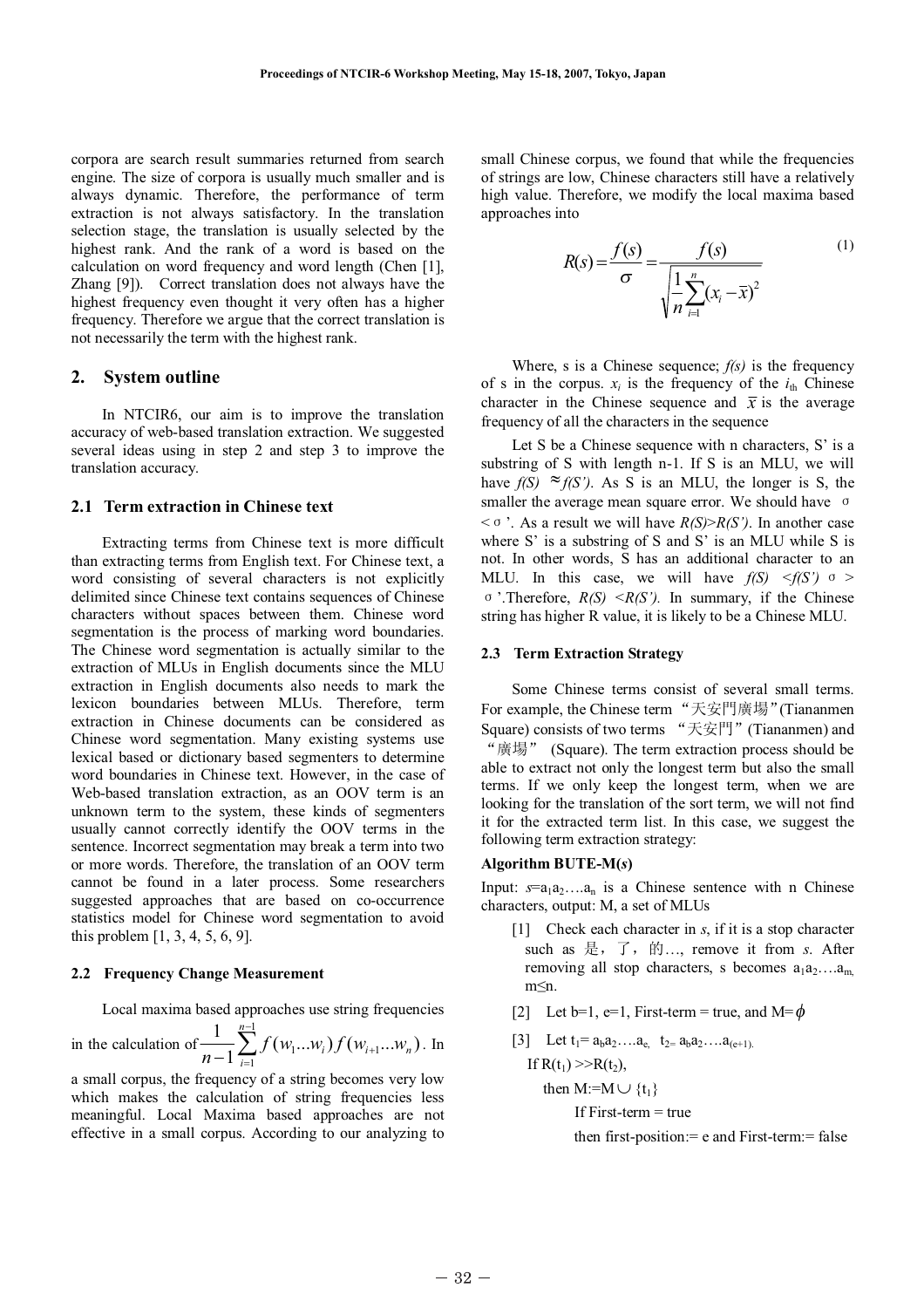If e-b+1  $\geq \omega$ 

Then e:=first-position, b:=e+1, First-term:=true.

[4]  $e=e+1$ , if  $e+1>m$ , return M, otherwise go to step 3

In algorithm BUTE-M, the variable first-position gives the ending position of the first identified MLU. Only when *<sup>ω</sup>* characters have been examined, the first identified MLU will be removed from the next valid checkable sequence, otherwise the current sequence is still being checked for a possible MLU even it contains an extracted MLU.

### **2.4 Translation selection**

Translation selection is relatively simple by comparison with term extraction. The translation of a word in a source language is typically determined according to the ranking of the extracted terms. Each of the terms is assigned a rank, usually calculated based on term frequency and term length. The term with the highest rank in the extracted term list is selected as the translation of the English term.

As we have described in another paper [6], the traditional translation selection approaches select the translation on the basis of word frequency and word length (Chen [1], Zhang [9]). We have suggested an approach to finding the most appropriate translation from the extracted word list regardless of term frequency. In our scheme even a low frequency word will have a chance to be selected. Our experiments in that paper show that in some cases, the most appropriate translation is the low frequency word. In this paper, we only give a brief description of our translation selection technique. The reader is referred to [6] for a more complete discussion.

The idea of our approach is to use the translation disambiguation technology to select the translation from the extracted term list. As extracted terms are from the result set returned by the web search engine, it is reasonable to assume that those terms are relevant to the English query term that was submitted to the web search engine. If we assume all those terms are translations of the English terms, we can apply the translation disambiguation technique to select the most appropriate term as the translation of the English terms. We also introduced a filtering technique in our approach to minimize the length of the extracted term list.  $\bullet$ 

In our approach, the correct translation will be selected using a simple translation disambiguation technique that is  $\bullet$ based on co-occurrence statistic. We use the total correlation which is one of several generalizations of the mutual information to calculate the relationship between the query words.  $\bullet$ 

Our modified total correlation equation is defined as

$$
C(x_1x_2x_3...x_n) = \log_2 \frac{f(x_1x_2x_3...x_n) + 1}{(f(x_1) + 1)(f(x_2) + 1)...(f(x_n) + 1)}
$$

(2)

Here,  $x_i$  are query words,  $f(x_i)$  is the frequency that the query word  $x_i$  appears in the corpus,  $f(x_1x_2, x_3...x_n)$  is the frequency that all query words appears in the corpus. For each word frequency, we add 1 because we want to avoid 0 appears in the equation when a word's frequency is  $\theta$ .

The frequency information required by equation 7 can be easily collected from local corpora.

## **3. EVALUATION**

#### **3.1 Term Extraction**

We have conducted two sets of experiments to evaluate the term extraction and translation selection approaches. The web search engine we used in the experiments is Google. The result pages returned from Google are stored for later processing.

The first set of experiments is designed to evaluate the effectiveness of term extraction approaches. 140 English queries from the NTCIR6 CLIR task were used. Query terms were first translated using Yahoo's online dictionary. (http://tw.dictionary.yahoo.com/). The remaining OOV terms which could not be translated were used to evaluate

The OOV term is translated via the following steps:

- 1. From the result page downloaded from Google, use the 3 different term extraction approaches to produce 3 Chinese term lists.
- 2. For each term list, remove a term if it can be translated to English by Yahoo's online dictionary. This leaves only OOV terms.
- 3. Select the top 20 terms in the new term list as translation candidates. Select the final translation from the candidate list using our translation selection approach described in 2.4.

Finally we have 5 sets of OOV translations and then we compare the translation accuracy.

The term extraction approaches we used are abbreviated as:

 SE for the approach introduced by Chien[2] which represents Mutual Information (MI) based approach.

 SCP for the Local Maxima introduced by Silva and Lopes[7].

SQUT for our suggested approach.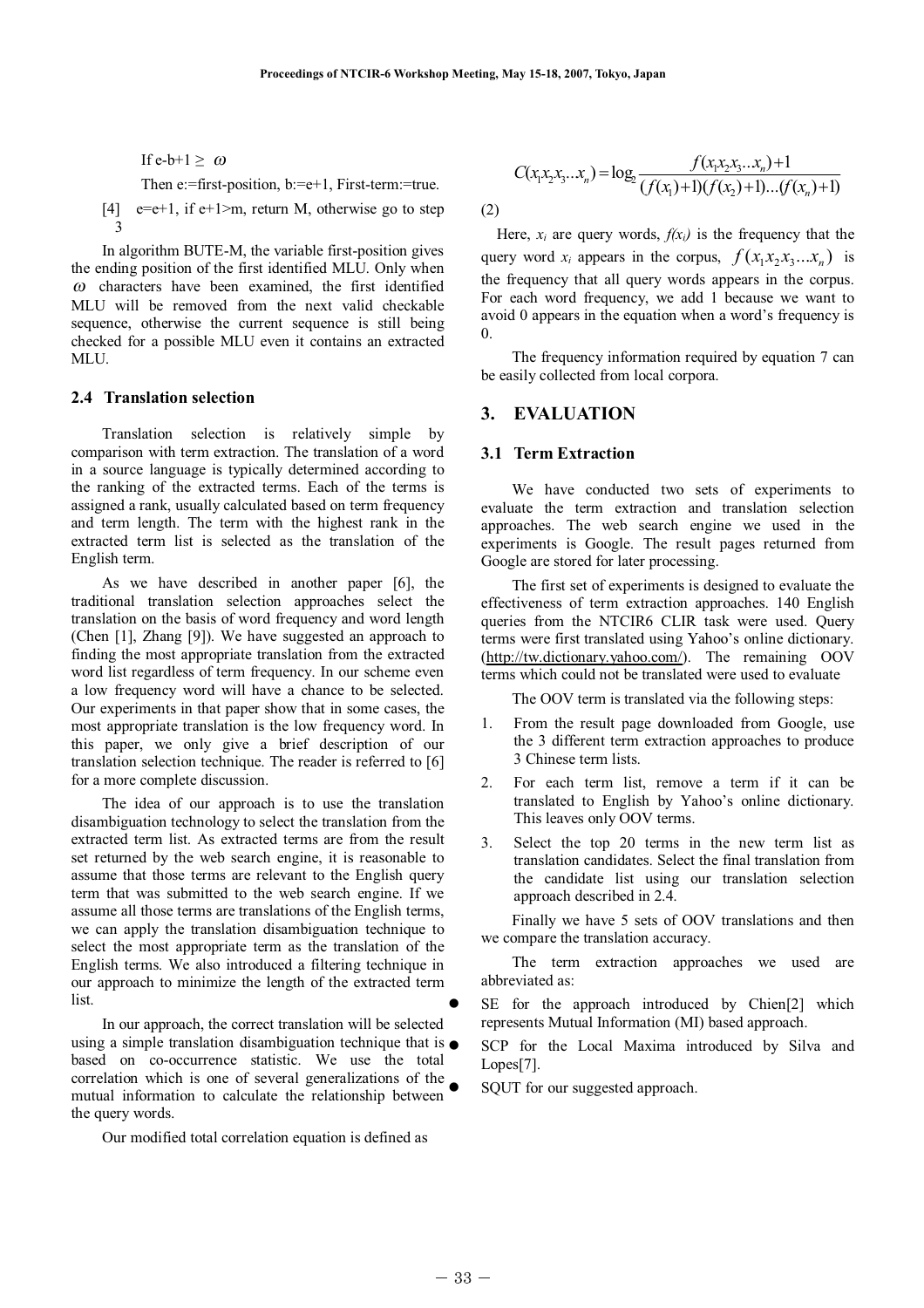## **3.2 Translation Selection**

The second set of experiments is designed to evaluate the effectiveness of translation disambiguation approaches. We use NTCIR5 CLIR task topics. The following runs were performed in our English-Chinese CLIR experiments:

- $\triangleright$  Mono: in this run, we use the original Chinese queries form NTCIR5. Only the title field is used and the Chinese terms are segmented by human. This run provides the baseline result for all other runs.
- Local: use the approach introduced in 2.4 with local corpus for translation disambiguation.
- Web: use the approach introduced in 2.4 with web corpus for translation disambiguation.

We compare the retrieval performance of different runs.

The documents were indexed using a character-based inverted file index. The retrieval model that is used in the system is Boolean model with *tf-idf* weighting schema. We do not employ the relevance feedback in the retrieval system. And all the retrieval results are initial search results without query expansion.

### **3.3 Results and discussion**

#### **3.4 Experiment 1**

|             | Correct | Accuracy<br>$(\%)$ |
|-------------|---------|--------------------|
| <b>SE</b>   | 41      | 59.4               |
| <b>SCP</b>  | 53      | 76.8               |
| <b>SQUT</b> | 59      | 85.5               |

**Table 1 Translation Accuracy of OOV Terms 1**

For the 69 OOV terms, by using the 5 different term extraction approaches, we obtained the translation results shown in Table 2.

As we were using the same corpus and the same translation selection approach, the difference in translation accuracy is the result of different term extraction approaches. Thus we can claim that the approach with the higher translation accuracy has higher extraction accuracy.

As we can see from table 2 below, SQUT has the highest translation accuracy. SCP provided similar performance. The approaches based on mutual information provided lowest performance.

Most of the translations can be extracted by the SQUT algorithm. As our approach monitors the change in R (the result of equation 1) to determine a string to be an MLU instead of using the absolute value of R, it does not have the difficulty of using predefined thresholds. In addition, the use of single character frequencies in RMSE calculations makes our approach usable in small corpora. Therefore, we have much higher translation accuracy than MI based approaches and also about 10% improvement over Local Maxima based approaches.

## **3.5 Experiment 2**

**Table 2 Retrieval performance**

|       | MAP    | Percentage of Mono |
|-------|--------|--------------------|
| Mono  | 0.3526 | $100\%$            |
| Local | 0.2576 | 73.1%              |
| Web   | 0.2488 | 70.6%              |

As we can see from table 2, using local corpus for translation disambiguation is better then using web corpus. Because there is no standard for name translation in Chinese, it is quite common for a person's name to be translated into different form with similar pronunciation (akin to phonetic form). Different people may choose different translation due to their custom. Since we cannot control from where the web search engine gets the documents and to whom the web search engine returns documents, we cannot guarantee the translation will be suitable for the collection. For example, we may be able to find the translation for an OOV term from the Internet, but this translation may be used in Hong Kong and is not suitable for a collection from Taiwan. By using local corpus to verify the translation, our translation approach can minimize the problem of inappropriate translation.

# **4. CONCLUSION AND FUTURE WORK**

In this paper, we have described some approaches to improve the translation accuracy in web-based translation extraction. We also introduce a bottom-up term extraction approach to be used in small corpora. The method introduces a new measurement of a Chinese string based on frequency and RMSE, together with a Chinese MLU extraction process based on the change of the new string measurement that does not rely on any predefined thresholds. Our experiments show that this approach is effective in web mining for translation extraction of unknown query terms. High translation accuracy of OOV term may help a CLIR process to increase the retrieval precision. In the translation selection step, using local corpus for translation disambiguation is better then using web corpus.

While the experimental result is promising, our retrieval performances are low. It has been reported by NTCIR5 relevance feedback can greatly improve the retrieval performance. Our future work will be focus on improving the CLIR retrieval performance.